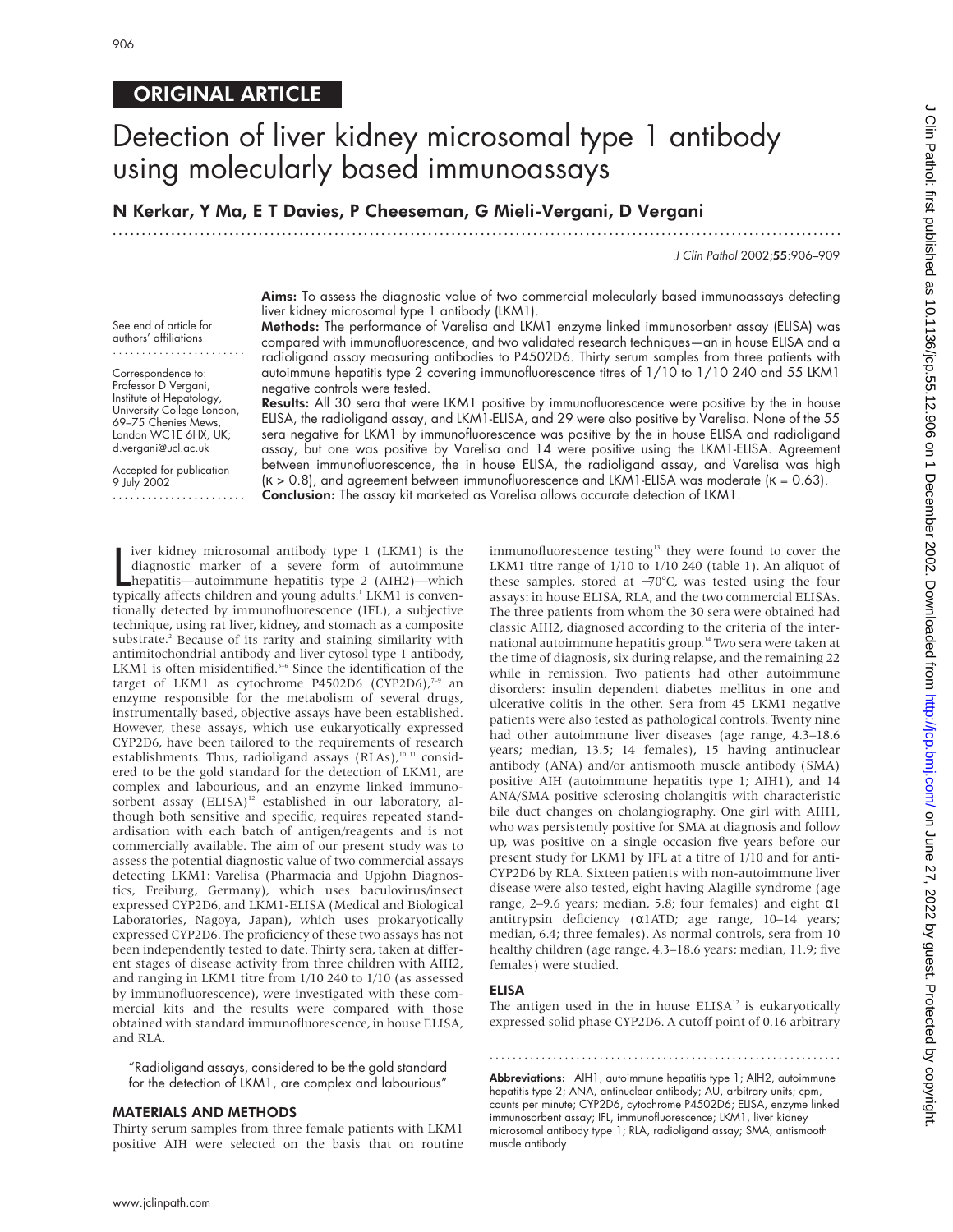**Table 1** Raw data obtained when the sera were tested by immunofluorescence (IFL), in house enzyme linked immunosorbent assay (ELISA), Varelisa, LKM1-ELISA, and radioligand assay (RLA)

| <b>Diagnosis</b> | <b>IFL LKM1</b><br>(titre) | In house ELISA<br>(AU/ml; NV < 0.16) | Varelisa<br>(AU/ml; NV <0.55) | LKM1- ELISA<br>(AU/ml; NV < 10.78) | <b>RLA</b><br>(cpm; NV <718) |
|------------------|----------------------------|--------------------------------------|-------------------------------|------------------------------------|------------------------------|
| AIH <sub>2</sub> | 1/80                       | 0.37                                 | 0.78                          | 100                                | 1430                         |
|                  | 1/160                      | 0.44                                 | 0.82                          | 108.8                              | 1566                         |
|                  | 1/640                      | 0.45                                 | 1.43                          | 125                                | 1623                         |
|                  | 1/160                      | 0.45<br>0.47                         | 1.1                           | 108.8                              | 1331                         |
|                  | 1/320<br>1/2560            | 0.61                                 | 1.1<br>1.44                   | 112.5<br>137.5                     | 1515<br>1403                 |
|                  | 1/2560                     | 0.66                                 | 1.42                          | 135                                | 1649                         |
|                  | 1/10 240                   | 0.65                                 | 1.45                          | 137.5                              | 1795                         |
|                  | 1/10 240                   | 0.65                                 | 1.45                          | 125                                | 1775                         |
|                  | 1/2560                     | 0.66                                 | 1.43                          | 137.5                              | 1775                         |
|                  | 1/2560                     | 0.64                                 | 1.42                          | 137.5                              | 1841                         |
|                  | 1/1280                     | 0.64                                 | 1.44                          | 137.5                              | 1738                         |
|                  | 1/160                      | 0.6                                  | 1.41                          | 137.5                              | 1663                         |
|                  | 1/640                      | 0.51                                 | 1.24                          | 125                                | 1804                         |
|                  | 1/40                       | 0.51                                 | 1.13                          | 125                                | 1788                         |
|                  | 1/320                      | 0.53                                 | 0.79                          | 100                                | 1810                         |
|                  | 1/40<br>1/80               | 0.51<br>0.42                         | 0.7<br>0.68                   | 100<br>100                         | 1830<br>1572                 |
|                  | 1/80                       | 0.37                                 | 0.59                          | 95                                 | 1590                         |
|                  | 1/80                       | 0.36                                 | 0.5                           | 93                                 | 1776                         |
|                  | 1/1280                     | 0.35                                 | 1.43                          | 125                                | 1834                         |
|                  | 1/40                       | 0.45                                 | 0.79                          | 83.7                               | 1797                         |
|                  | 1/40                       | 0.36                                 | 0.72                          | 75                                 | 1526                         |
|                  | 1/10                       | 0.4                                  | 0.64                          | 92.5                               | 1288                         |
|                  | 1/10                       | 0.44                                 | 0.64                          | 95                                 | 1465                         |
|                  | 1/80                       | 0.47                                 | 1.15                          | 121.2                              | 1677                         |
|                  | 1/640                      | 0.4                                  | 1.33                          | 115                                | 1562                         |
|                  | 1/80                       | 0.47                                 | 1.01                          | 112.5                              | 1623                         |
|                  | 1/640                      | 0.47                                 | 1.39                          | 117.5                              | 1808                         |
| AIH1             | 1/640                      | 0.48                                 | 1.44                          | 132.5                              | 1343                         |
|                  | Neg                        | 0.01<br>0.04                         | 0.07<br>0.08                  | 12.5<br>7.5                        | 634<br>706                   |
|                  | Neg<br>Neg                 | 0.06                                 | 0.05                          | 3.8                                | 687                          |
|                  | Neg                        | 0.02                                 | 0.05                          | 10                                 | 643                          |
|                  | Neg                        | 0.05                                 | 0.06                          | 8.8                                | 590                          |
|                  | Neg                        | 0.03                                 | 0.05                          | 8.8                                | 441                          |
|                  | Neg                        | 0.01                                 | 0.1                           | 16.2                               | 473                          |
|                  | Neg                        | 0.02                                 | 0.12                          | 12.5                               | 527                          |
|                  | Neg                        | 0.02                                 | 0.07                          | 17.5                               | 572                          |
|                  | Neg                        | 0.04                                 | 0.06                          | 16.3                               | 377                          |
|                  | Neg                        | 0.05                                 | 0.05                          | 13.5                               | 307                          |
|                  | Neg                        | 0.03                                 | 0.03                          | $\sqrt{5}$                         | 218                          |
|                  | Neg                        | 0.01                                 | 0.11                          | 15                                 | 257                          |
|                  | Neg                        | 0.08                                 | 0.08                          | 5                                  | 323                          |
|                  | Neg                        | 0.12<br>0.12                         | 0.08<br>0.14                  | 35<br>7.5                          | 189<br>333                   |
|                  | Neg<br>Neg                 | 0.01                                 | 0.09                          | 8.7                                | 399                          |
|                  | Neg                        | 0.04                                 | 0.61                          | 12.5                               | 241                          |
|                  | Neg                        | 0.07                                 | 0.08                          | 12.5                               | 225                          |
|                  | Neg                        | 0.08                                 | 0.03                          | 6.2                                | 200                          |
|                  | Neg                        | 0.05                                 | 0.08                          | 8.7                                | 218                          |
|                  | Neg                        | 0.09                                 | 0.07                          | 6.2                                | 255                          |
|                  | Neg                        | 0.01                                 | 0.06                          | 7.5                                | 275                          |
|                  | Neg                        | 0.1                                  | 0.05                          | 6.2                                | 243                          |
|                  | Neg                        | 0.15                                 | 0.05                          | 7.5                                | 264                          |
|                  | Neg                        | 0.04                                 | 0.05                          | 6.3                                | 220                          |
|                  | Neg                        | 0.11                                 | 0.04                          | 26.2                               | 226                          |
|                  | Neg                        | 0.03<br>0.01                         | 0.05<br>0.16                  | 3.7<br>10                          | 255<br>271                   |
| Normal           | Neg<br>Neg                 | 0.01                                 | 0.05                          | 10                                 | 145                          |
|                  | Neg                        | 0.06                                 | 0.05                          | $\sqrt{5}$                         | 276                          |
|                  | Neg                        | 0.03                                 | 0.03                          | $\sqrt{5}$                         | 229                          |
|                  | Neg                        | 0.01                                 | 0.03                          | 2.5                                | 200                          |
|                  | Neg                        | 0.02                                 | 0.03                          | 8.7                                | 377                          |
|                  | Neg                        | 0.02                                 | 0.05                          | 2.5                                | 232                          |
|                  | Neg                        | 0.07                                 | 0.04                          | 5                                  | 261                          |
|                  | Neg                        | 0.01                                 | 0.03                          | 1.3                                | 257                          |
|                  | Neg                        | 0.02                                 | 0.05                          | 10                                 | 224                          |
|                  | Neg                        | 0.02                                 | 0.04                          | 0.5                                | 297                          |
| $\alpha$ l ATD   | Neg                        | 0.04                                 | 0.04                          | 0.5                                | 242                          |
|                  | Neg<br>Neg                 | 0.01<br>0.07                         | 0.04<br>0.15                  | 7.5<br>13.7                        | 244<br>135                   |
|                  | Neg                        | 0.06                                 | 0.04                          | 5                                  | 263                          |
|                  | Neg                        | 0.03                                 | 0.05                          | 8.7                                | 236                          |
|                  | Neg                        | 0.03                                 | 0.11                          | 2.5                                | 232                          |
|                  | Neg                        | 0.06                                 | 0.09                          | 10                                 | 250                          |
|                  | Neg                        | 0.05                                 | 0.05                          | 6.2                                | 254                          |
| Alagille         | Neg                        | 0.01                                 | 0.05                          | 12.5                               | 286                          |
|                  | Neg                        | 0.04                                 | 0.04                          | 3.7                                | 246                          |
|                  | Neg                        | 0.01                                 | 0.05                          | 2.5                                | 237                          |
|                  | Neg                        | 0.03                                 | 0.05                          | 10                                 | 220                          |
|                  | Neg                        | 0.07                                 | 0.1                           | 13.5                               | 280                          |
|                  | Neg                        | 0.07                                 | 0.18                          | 7.5                                | 275                          |
|                  | Neg                        | 0.09                                 | 0.03                          | 5                                  | 261                          |
|                  | Neg                        | 0.01                                 | 0.06                          | 6.2                                | 254                          |

Cut off points were: absorbance of 0.16 AU/ml for the in house EUSA, of 0.55 AU/ml for the Varelisa, of 10.78 AU/ml for the<br>LKM1-EUSA, and 718 cpm for the RIA. The numbers in bold denote positive results. The numbers in it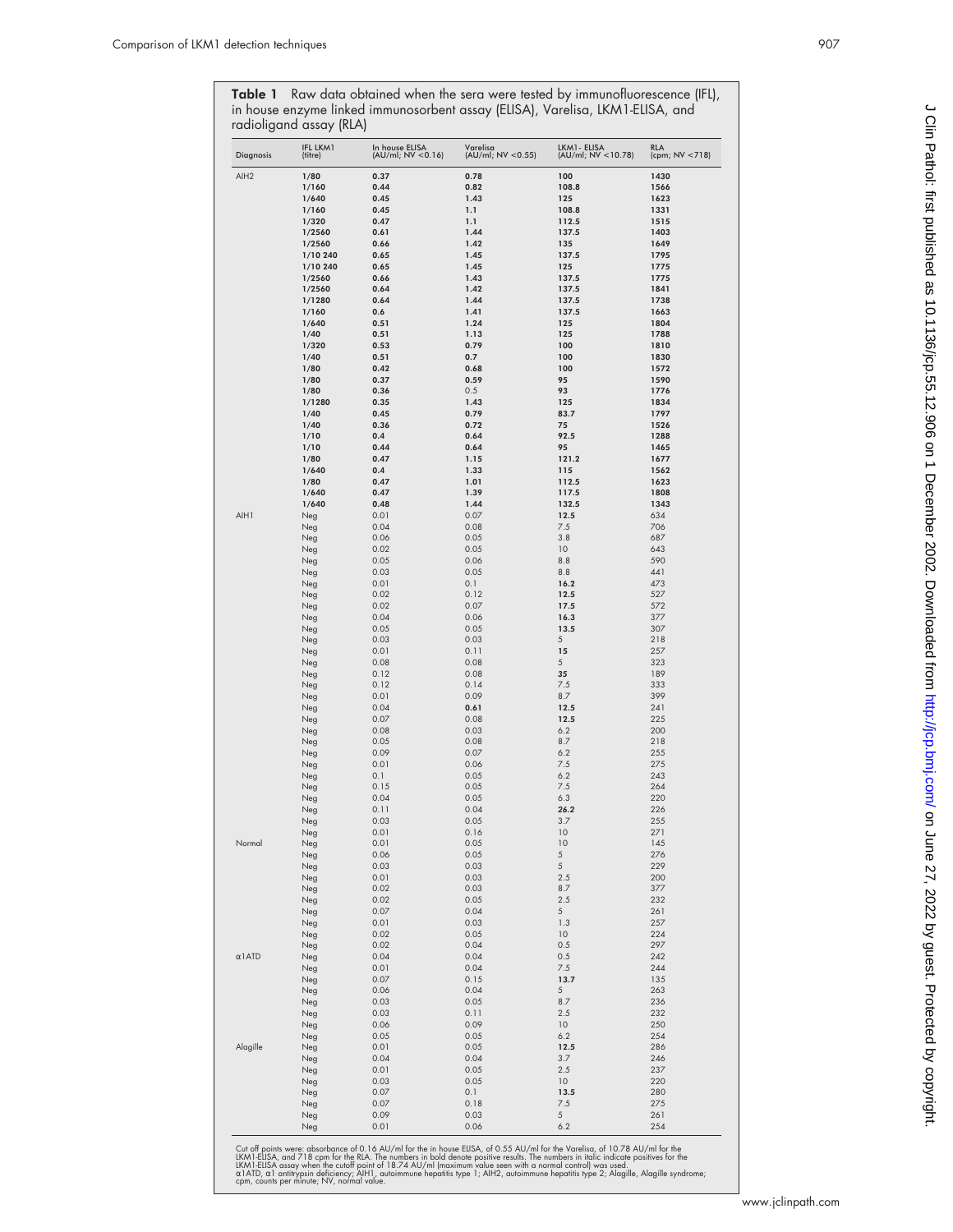|                | <b>Table 2</b> Results of the <i>K</i> reliability test comparing immunofluorescence (IFL), enzyme |
|----------------|----------------------------------------------------------------------------------------------------|
|                | linked immunosorbent asssay (ELISA), Varelisa, LKM1-ELISA, and radioligand assay                   |
| (RLA) readings |                                                                                                    |

|              | <b>IFL</b> | <b>ELISA</b> | Varelisa | LKM1 - ELISA | <b>RLA</b> |
|--------------|------------|--------------|----------|--------------|------------|
| IFL          | 1.0        |              |          |              |            |
| <b>ELISA</b> | 0.98       | 1.0          |          |              |            |
| Varelisa     | 0.95       | 0.92         | 1.0      |              |            |
| LKM1-ELISA   | 0.67       | 0.65         | 0.68     | 1.0          |            |
| <b>RLA</b>   | 0.98       | 1.0          | 0.92     | 0.67         | 1.0        |

units/ml (AU/ml) was used, representing the mean of values obtained from 111 controls  $+$  3 SD  $\times$  a correction factor. The correction factor was calculated by dividing the absorbance value obtained with a reference serum by the absorbance value established in previous experiments using the same reference serum.

moderate agreement.

For the commercial assays, the manufacturers' instructions were followed. The antigen used in the Varelisa kit is recombinant CYP2D6 expressed through a baculovirus/insect cell system. The cutoff point of the assay is 0.55 AU/ml, calculated as the product of the absorbance value of the positive control multiplied by a correction factor. The correction factor is obtained by dividing the expected by the observed absorbance value of the positive control provided with the assay.

The antigen used in the LKM1-ELISA kit is prokaryotically expressed, truncated CYP2D6. The cDNA encoding CYP2D6<sub>125-</sub> <sup>458</sup> is integrated into plasmid vector pGEX-4T and expressed in *Escherichia coli*, for the production of a glutathione S-transferase fusion protein. The antigen coated on to the plate is the fusion protein. The cutoff value is 10.78 AU/ml, representing the mean  $+3$  SD of the values obtained in 383 healthy controls. The manufacturer provides no correction factor. The highest value obtained by the manufacturer in a normal subject is 18.74 AU/ml.

## Radioligand assay

The in house radioligand assay used in our study was based on a previously described assay.<sup>10</sup> Briefly, a CYP2D6 cDNA encoding full length protein (a gift from Professor U Meyer, Basel, Switzerland) was subcloned into a transcription vector pSP72. Recombinant CYP2D6 protein was then expressed in a eukaryotic in vitro transcription/translation system, metabolically labelled by <sup>35</sup>S methionine, and used in an immunoprecipitation assay. Antibodies that bound radiolabelled CYP2D6 were immunoprecipitated and their concentrations expressed as counts per minute (cpm). A cut off point of 718 cpm (based on the mean of the values obtained from 57 normal sera + 3 SD) was used to distinguish between positive and negative samples.

## Statistical analysis

The data obtained from the three ELISAs and the RLA were quantitatively compared using cross tabulation tables and analysed using the  $\kappa$  statistics test.<sup>15</sup> A  $\kappa$  value between 0.8 and 1.0 denotes very good agreement between the assays, a value between 0.6 and 0.8 substantial agreement, and a value between 0.4 and 0.6 moderate agreement.<sup>16</sup>

#### RESULTS

Table 1 shows the individual data obtained using the four different assays. All 30 sera from the patients with AIH2 were positive by RLA, the in house ELISA, and the LKM1-ELISA, and 29 were positive by Varelisa.

Of the 55 LKM1 negative controls, all 55 were negative by in house ELISA and RLA; 54 were negative by Varelisa and 41 by

LKM1-ELISA. The one sample positive by Varelisa was also weakly positive by LKM1-ELISA (12.5 AU/ml), but not by the other assays. This sample belonged to the child with AIH1 who, on one occasion five years previously, had been positive for LKM1 at a titre of 1/10. Of the 14 control samples positive by LKM1-ELISA, 11 were from patients with AIH1, two were from patients with Alagille syndrome, and one was from a child with α1ATD. When a cut off point of 18.74 AU/ml (the highest value observed in a normal subject) was used for LKM1-ELISA, the number of positive results in the control group decreased from 14 to two. These sera were from two patients with AIH1 and were negative by all other assays.

Table 2 shows the κ reliability test values. Agreement between immunofluorescence, in house ELISA, RLA, and Varelisa was high, whereas the agreement between immunofluorescence and LKM1-ELISA was moderate.

# **DISCUSSION**

We found that one of the two commercial kits assessed in our study (Varelisa) allows the detection of LKM1 reactivity with a high degree of accuracy and that the other commercial kit (LKM1-ELISA) can also be of use clinically if its cut off point is readjusted.

Varelisa detected all but one of the sera that were positive for LKM1 by IFL and gave negative results in all but one of the LKM1 negative control sera. These results compare well with those obtained with the in house ELISA and RLA, showing 100% agreement with IFL. Interestingly, the only serum from the LKM1 negative group that was positive by Varelisa came from the patient with AIH1 who five years previously was positive for LKM1 by IFL at a low titre of 1/10 and for anti-CYP2D6 by RLA, although subsequent tests, including IFL, in house ELISA, and RLA, were negative. It is possible that this patient, although SMA positive, has low anti-CYP2D6 reactivity. Mixed autoimmune serology between AIH1 and AIH2 has been described previously.<sup>17</sup>

"When access to a reference laboratory is impossible because of clinical urgency or when an interpretative doubt arises, these commercial assays provide the means for diagnosing or confirming with confidence anti-LKM1/CYP2D6 reactivity"

All 30 sera that were LKM1 positive by IFL, in house ELISA, and RLA were also positive using the LKM1-ELISA kit, but a quarter of the sera from the LKM1 negative control group were also found to be positive. As a consequence of this apparent higher sensitivity, the assay loses diagnostic specificity, because it also gives positive results in non-autoimmune disorders, such as α1ATD and Alagille syndrome. This high degree of positivity among LKM1 negative controls was seen when the cutoff value suggested by the manufacturer, calculated as 3 SD above the mean in a large population of healthy controls, was used. However, if only those values that